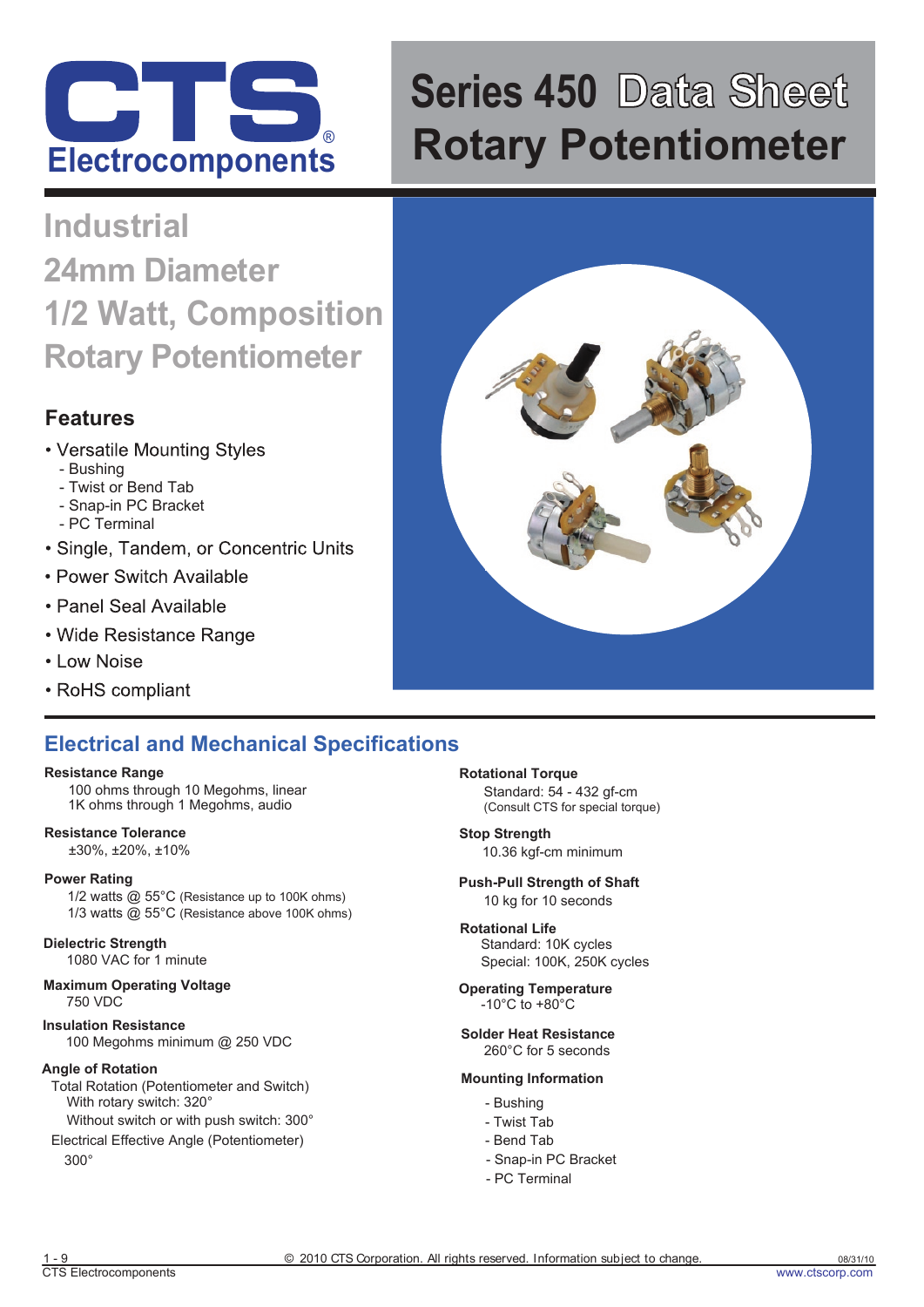# OPTIONAL POWER SWITCHES

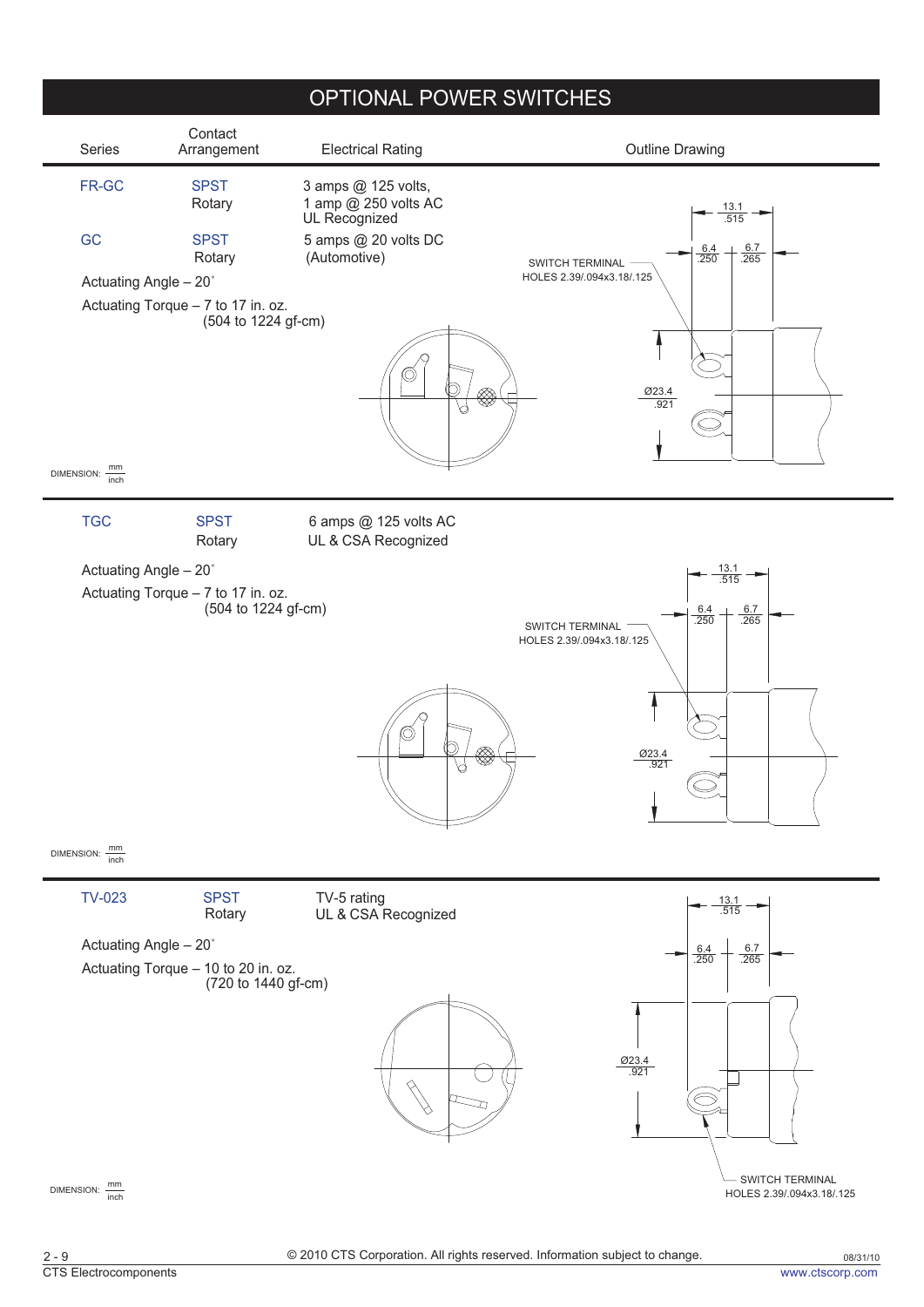# **OPTIONAL POWER SWITCHES**

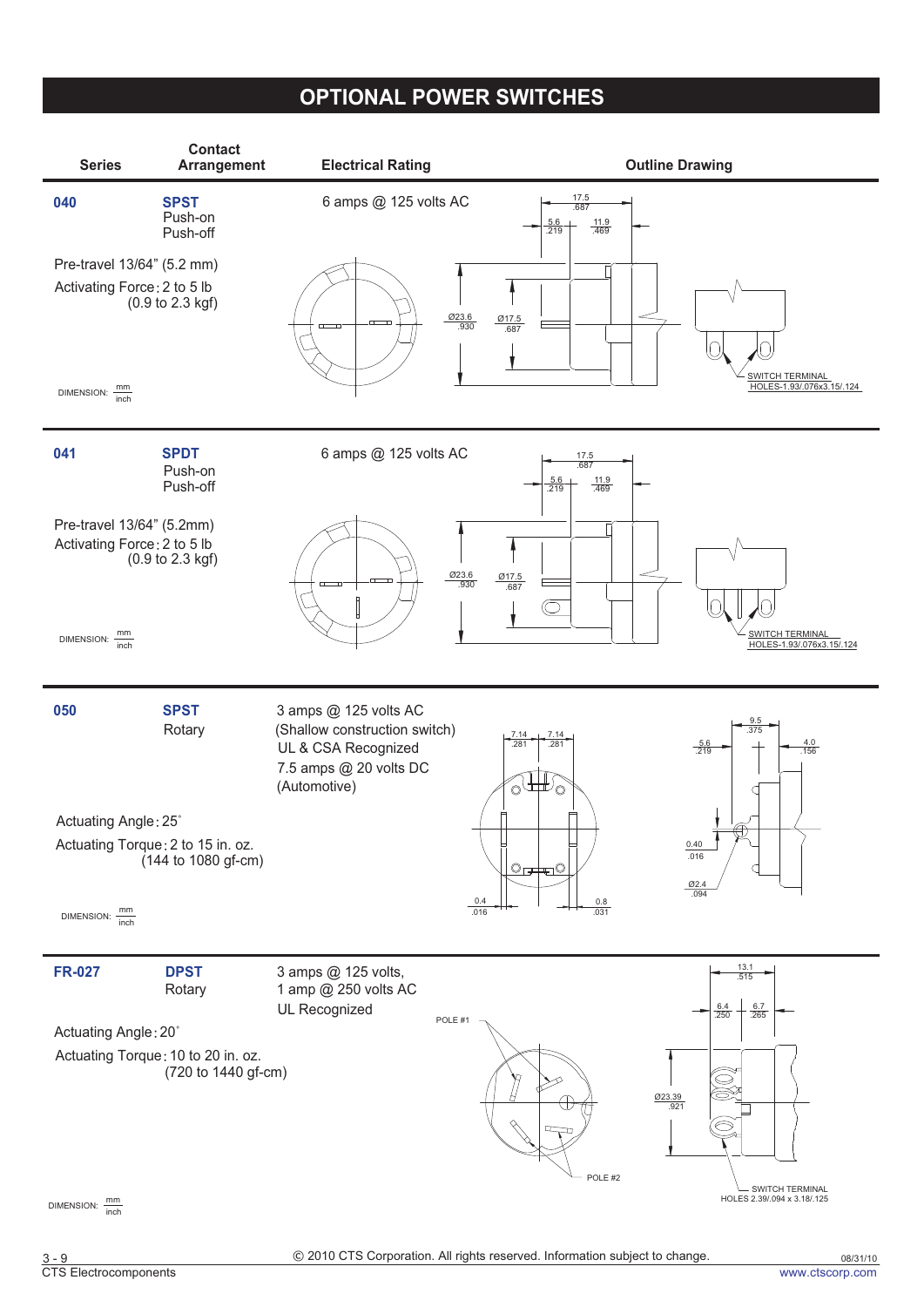# **OPTIONAL POWER SWITCHES**

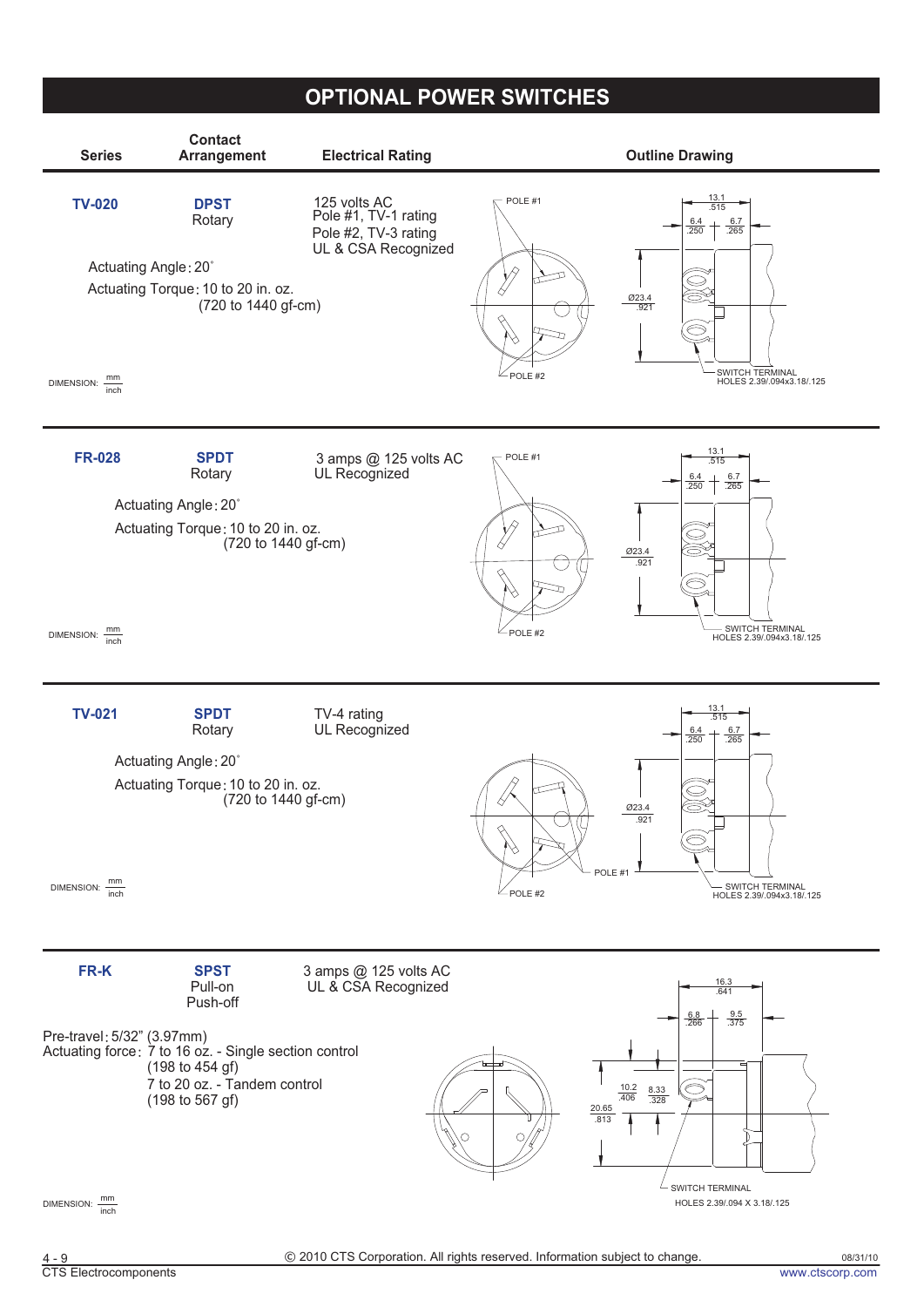



DIMENSION:  $\frac{mm}{inch}$ 





DIMENSION:  $\frac{mm}{inch}$ 



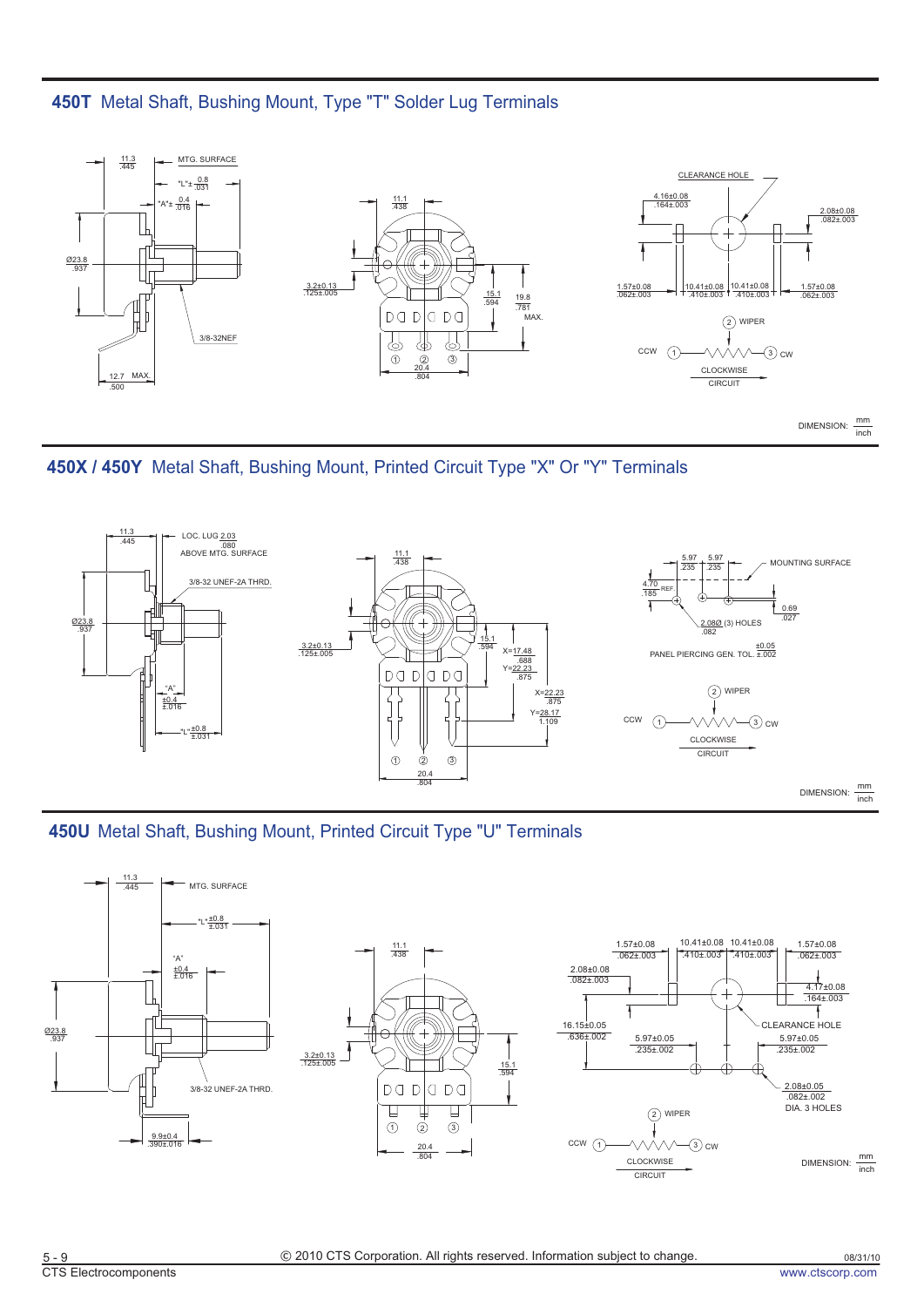# **450V** Metal Shaft, Bushing Mount, Printed Circuit Type "V" Terminals







DIMENSION:  $\frac{mm}{inch}$ 

**T2-450** Dual-section, Metal Shaft, Bushing Mount, Type "T" Solder Lug Terminals



\* Consult CTS for its part no. or availability of more sections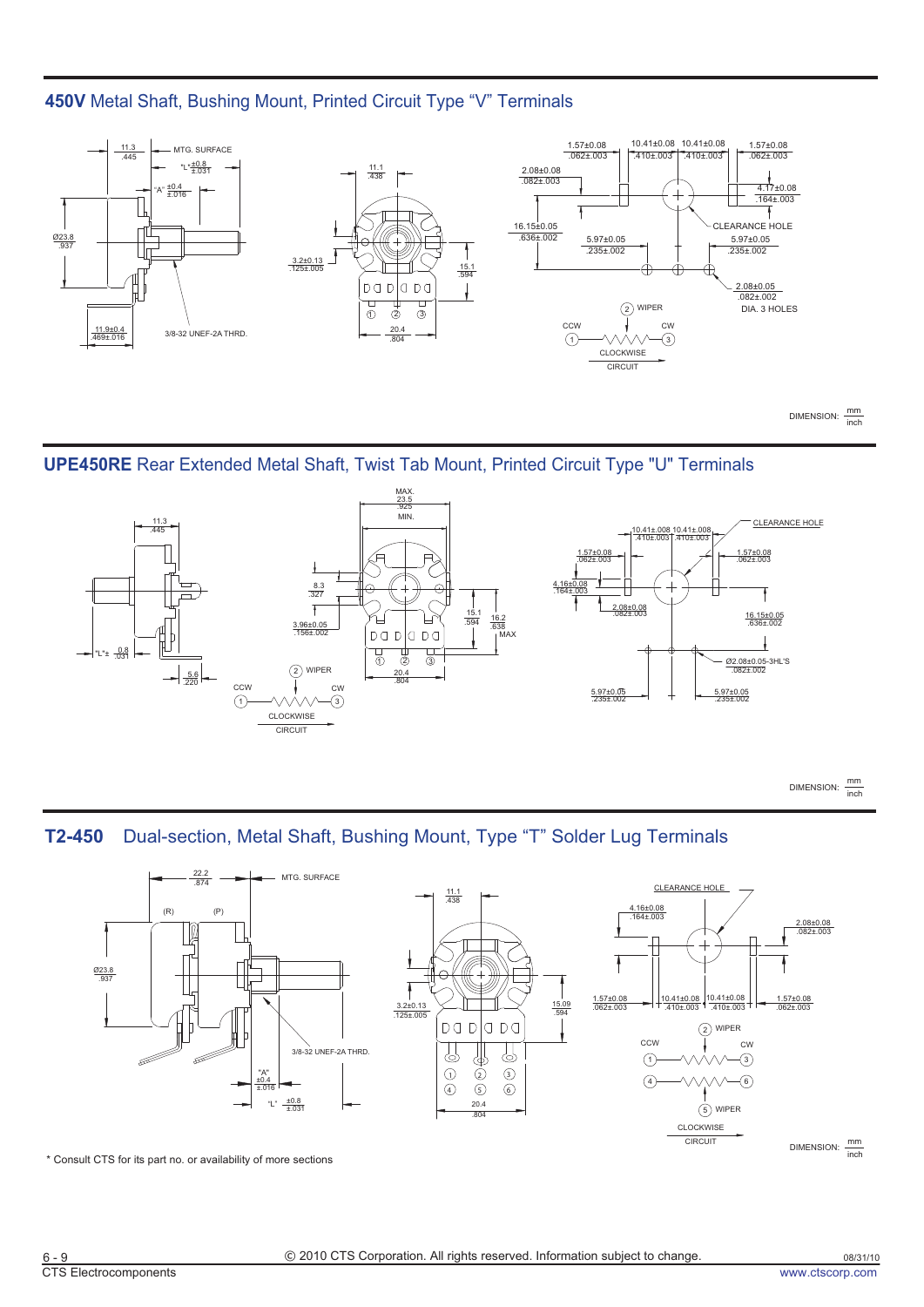**TC2-450** Dual-section, Concentric Metal Shafts, Bushing Mount, Type "T" Solder Lug Terminals



040-TMG450 Metal Shaft, Bushing Mount with Insulated Plate, Type "T" Solder Lug Terminals, 040 Switch



# 041-TMG450 Metal Shaft, Bushing Mount with Insulated Plate, Type "T" Solder Lug Terminals, 041 Switch



DIMENSION:  $\frac{mm}{inch}$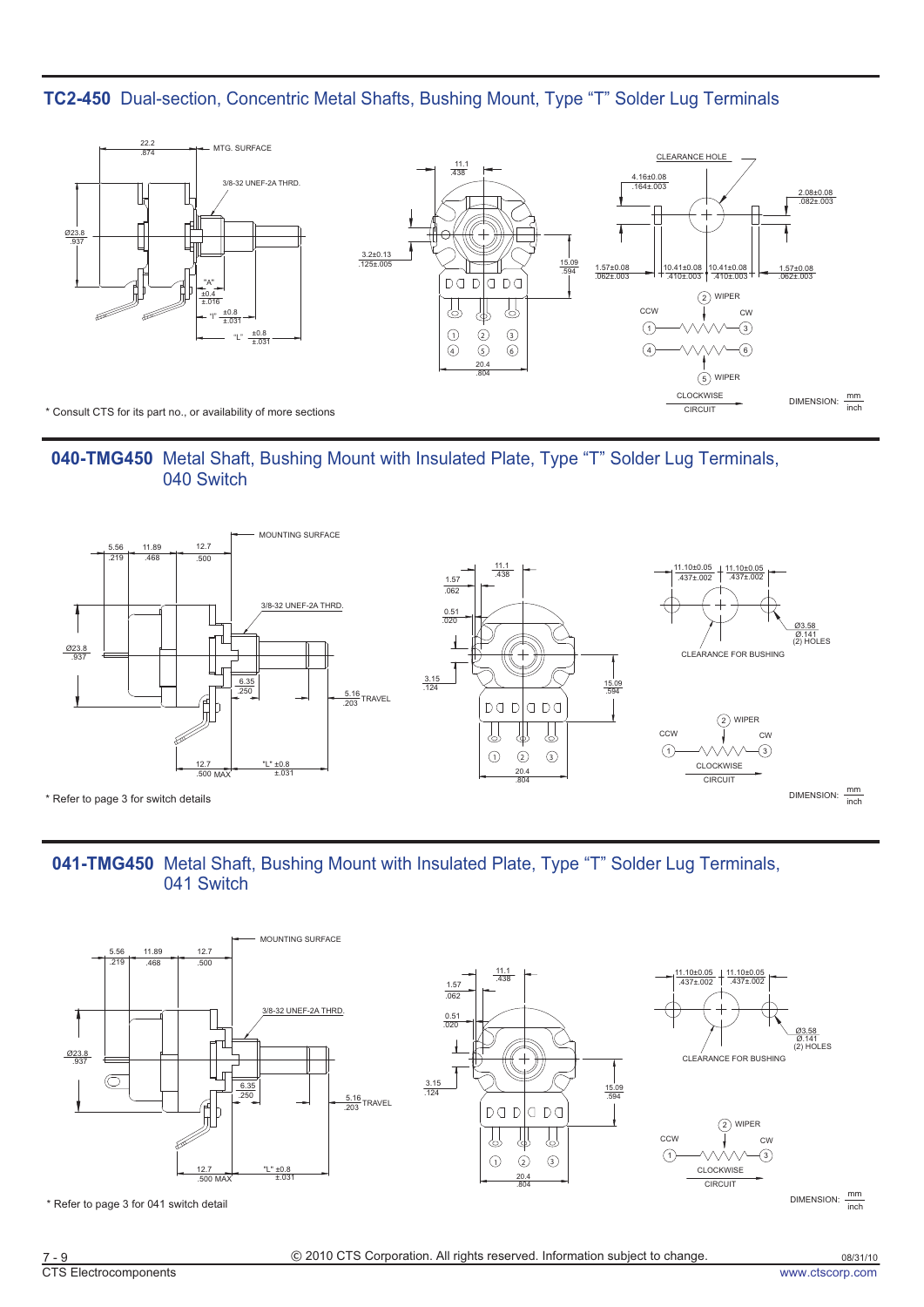# **050-T450** Metal Shaft, Bushing Mount, Solder Lug terminals, 050 Switch



\* Refer to page 3 for 050 switch detail

# **TGC-TMG450** Metal Shaft, Bushing Mount with Insulated Plate, Type "T" Solder Lug Terminals, TGC Switch



\* Refer to page 2 for TGC switch detail

### **Shaft Trim Options**



DIMENSION:  $\frac{mm}{inch}$